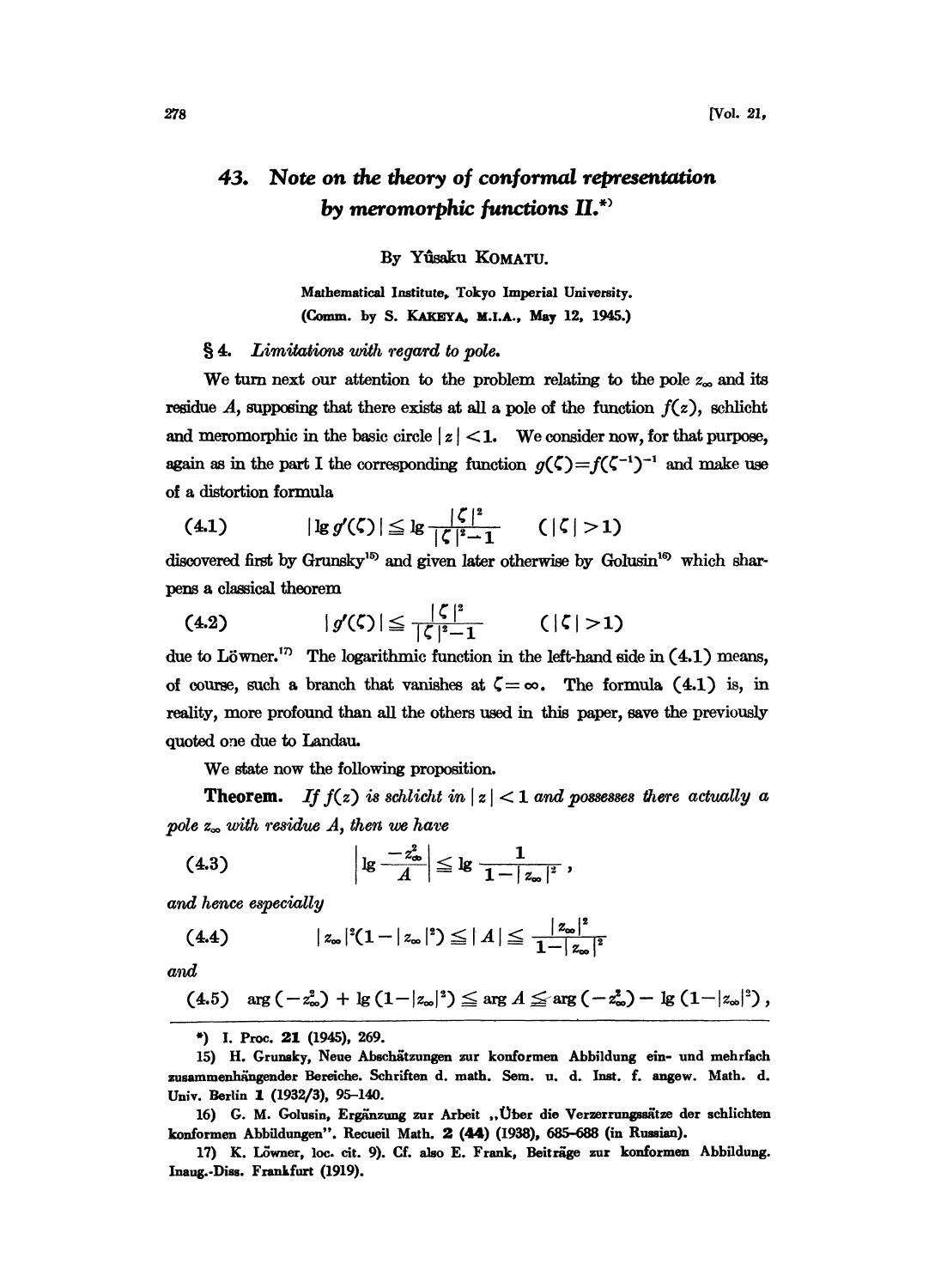The general estimation  $(4.3)$  in the theorem is an almost immediate consequence of  $(4.1)$ . In fact, recalling the relations  $(2.3)$  and  $(2.4)$ , we are led at once to it. Next, the equality occurs there, as is shown also by the aid of Grunsky's extremum functions,<sup>18</sup> only when the function  $f(z)$  coincides with one of the schlicht functions, each of which maps  $|z| < 1$  conformally onto a domain, obtained by cutting the whole plane along an are of a logarithmic spiral interseting all the rays, which start from the origin, at a definite angle,  $\frac{1}{2}(\varphi + \pi)$  say. Such functions are of the form

(4.6) 
$$
f(z) = \frac{z_{\infty}z(1-\bar{z}_{\infty}z)^{z}}{z_{\infty}-z},
$$

where we have put  $\varepsilon = e^{i\varphi}$  for the sake of brevity, and we have furthermore exactly

(4.7) 
$$
\lg \frac{-z_{\infty}^2}{A} = \varepsilon \lg \frac{1}{1-|z_{\infty}|^2}
$$
  
the function (4.6).  
The remaining estimations (4.4) and (4.5) are, of course, the special cases

for the function  $(4.6)$ .

of the general one.<sup>19</sup> We need, in fact, merely to take account only of the real and imaginary parts respectively of the quantity put in the absolute value sign in the left- hand side of (44.3). As for the equalities, they hold good, in the first place, in the left- and right-hand sides of  $(4.4)$ , by  $(4.6)$  and  $(4.7)$ , only for the functions

$$
(4.8) \t f(z) = \frac{z_{\infty}z(1-\bar{z}_{\infty}z)}{z_{\infty}-z} \text{ and } f(z) = \frac{z_{\infty}z}{(1-\bar{z}_{\infty}z)(z_{\infty}-z)}
$$

respectively, which are, of course, derived from  $(4.6)$  by putting  $\varepsilon=1$  and  $\varepsilon = -1$  respectively. The former function maps  $|z| < 1$  onto the whole plane cut along an arc of the circle of radius  $|z_{\infty}|$  about the origin, the arc having the end-points at

$$
(2|z_{\infty}|^2-1\pm 2i|z_{\infty}|\sqrt{1-|z_{\infty}|^2})\,z_{\infty}=-\,e^{\mp 2i\arccos\ln|z_{\infty}|}\,z_{\infty},
$$

so that its angle at centre is equal to 4 arcsin  $|z_{\infty}|$ , where the arcsine-function is supposed as usual to attain its principal values; while the latter, being of the same

<sup>18)</sup> H. Grnnsky, loc. cir. 15).

<sup>19)</sup> The left inequality of (4.4) follows, too, from the weaker distortion theorem (4.2). The inequality (4.5) follows correspondingly from a less general form of (4.1) in which arg stands in the place of lg. G. M. Golusin himself showed previously in his paper: Über die Verzerrungssätze der schlichten konfermen Abbildungen. Recueil Math. 1 (43) (1936), 127-135 (in Russian) this special case only, and later the general one cited in the text, by means of the so-called Löwner's differential equation which he is fond of using.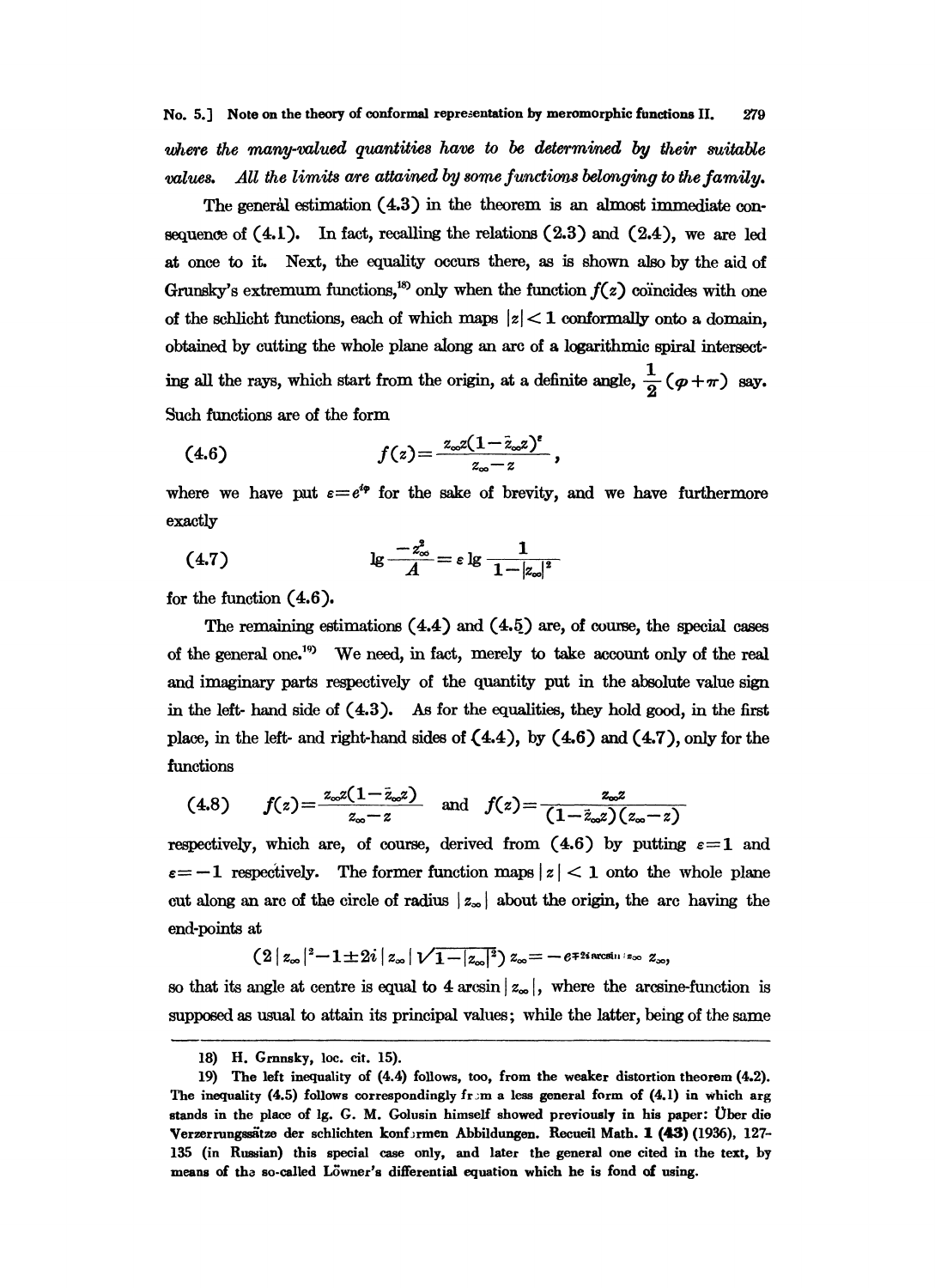280 Y. KOMATU. [Yol. 21,

form as the already cited function  $(3.12)$  or  $(3.17)$  and coinciding, in fact, entirely with it for

$$
a_2=\bar{z}_{\infty}+\frac{1}{z_{\infty}}
$$
 and  $\varepsilon^2=\frac{a_2^2}{|a_2|^2}=\frac{z_{\infty}}{z_{\infty}}$ ,

transforms  $|z| < 1$  onto the whole plane cut along the segment of length  $\frac{4|z_{\infty}|}{(1+|z_{\infty}|^2)^2}$  between the two points  $\frac{-z_{\infty}}{(1+|z_{\infty}|)^2}$ 

Secondly, all the arguments in (4.5), and the logarithm contained in (4.3) also, relate to such ones as the quantity arg  $A-$  arg  $(-z_{\infty}^2)$  tends to zero if we suppose that  $z_{\infty}$  itself does so in a continuous manner.<sup>20</sup> In (4.4), the equalities in the left and right sides appear only for the functions

$$
f(z) = \frac{z_{\infty}z(1-\bar{z}_{\infty}z)^{\pm i}}{z_{\infty}-z} = \frac{z_{\infty}z}{z_{\infty}-z} \exp\left(\pm i\lg\left(1-\bar{z}_{\infty}z\right)\right)
$$

respectively, which follow again from  $(4.6)$  by putting  $\varepsilon = \pm i$  and where the logarithmic function  $\lg(1-z_{\infty}z)$  in the exponent are assumed to denote its branch vanishing at  $z=0$ . Each of these extremum functions maps  $|z| < 1$ onto the whole plane cut along an arc of a logarithmic spiral intersecting all the rays, which start from the origin, at the angle  $\frac{\pi}{2} \pm \frac{\pi}{4}$  respectively. The end-<br>points of the arcs in question are laid at the images of the original points<br> $\frac{1-i}{2} \frac{z_{\infty}}{|z_{\infty}|} (-|z_{\infty}| \pm i\sqrt{2-|z_{\infty}|^2})$  points of the arcs in question are laid at the images of the original points

$$
\frac{1-i}{2} \frac{z_{\infty}}{|z_{\infty}|} (-|z_{\infty}| \pm i\sqrt{2-|z_{\infty}|^2}) \quad \text{and} \quad \frac{1+i}{2} \frac{z_{\infty}}{|z_{\infty}|} (-|z_{\infty}| \mp i\sqrt{2-|z_{\infty}|^2})
$$

respectively, all of which lie on  $|z| = 1$  and are, in reality, the zero points of the derivatives of the respective mapping functions.

On this occasion, it may be noticed that the estimations  $(4.4)$  for  $|A|$  by means of  $|z_{\infty}|$  can conversely be regarded as those for  $|z_{\infty}|$  by means of  $|A|$ In fact, solving these inequalities with regard to  $|z_{\infty}|$ , we have first

$$
|z_{\infty}|\geq \sqrt{\frac{|A|}{1+|A|}}\,,
$$

at any time, and on the other hand

$$
|z_{\infty}|\leqq \frac{1}{2}(V1+2V|A|-V1-2V|A|)
$$

 $\alpha$ r

$$
|z_{\infty}| \geq \frac{1}{2} \left(\sqrt{1+2\sqrt{|A|}} + \sqrt{1+2\sqrt{|A|}}\right)
$$

provided that  $4 |A| \leq 1$ . All the limits are attained by the respective functions.

§ 5. Some coefficient problems.

Let the function  $f(z)$  be, here also, meromorphic and schlicht in  $|z| < 1$ and normalized at  $z=0$ . Suppose further that there exists, as before, actually a

 $20$ ) Cf. also the relatious  $(5.7)$  stated later.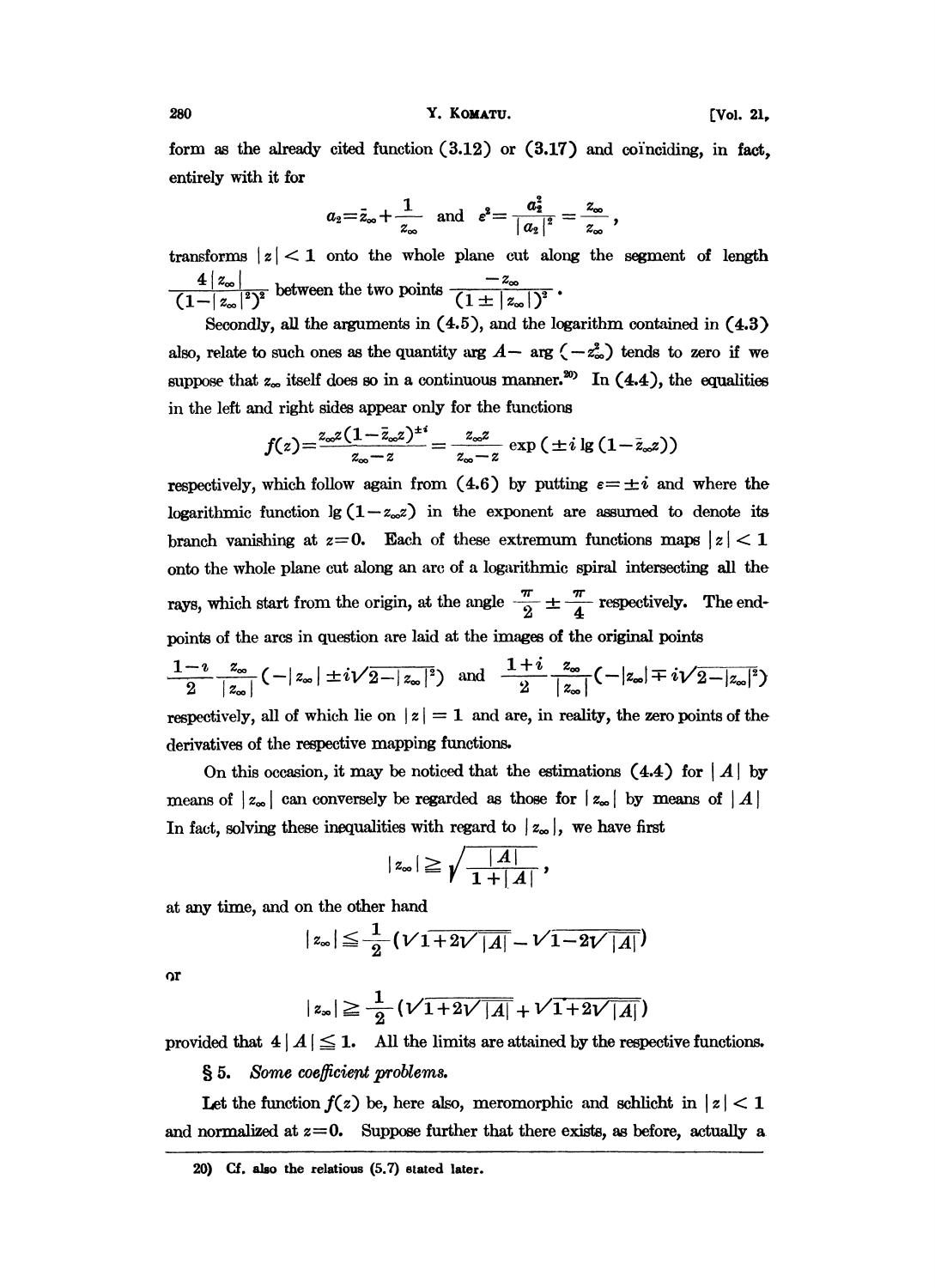pole  $z_{\infty}$  with residue A. Then, supposing the function  $f(z) - \frac{A}{z-z_{\infty}}$  regular in  $|z|$  < 1 to be expanded in power series about  $z=0$ , we put

(5.1) 
$$
f(z) = \frac{A}{z - z_{\infty}} + \sum_{n=0}^{\infty} a_n z^n
$$
  $(|z| < 1)$ 

The original expansion of the function itself being

$$
f(z)=\sum_{n=0}^{\infty}a_nz^n,
$$

say, with normalization conditions

$$
a_0=f(0)=0
$$
 and  $a_1=f'(0)=1$ ,

we have immediately

$$
(5.2) \t a_0 = \frac{A}{z_{\infty}}, \t a_1 = \frac{A}{z_{\infty}^2} + 1; \t a_n = \frac{A_{\infty}}{z_{\infty}^{n+1}} + a_n (n > 1).
$$

We can then, in conformity with such circumstances, deduce some conditions to which the coefficients in  $(5.2)$  must be subject. We have namely, as an immediate consequence of the preceding results, the following proposition.

**Theorem.** Let  $f(z)$  denote a function of the same kind as in the preceding theorem and further (5.1) its expression. Then we have, with respect to the beginning coefficients.

(5.3) 
$$
\left| \lg \frac{-z_{\infty}^2}{a_0} \right| = \left| \lg \frac{1}{1-a_1} \right| \leq \lg \frac{1}{1-|z_{\infty}|^2}
$$

and

$$
(5.4) \t\t\t |a_2-\frac{A}{z_{\infty}^3}|\leq |z_{\infty}|+\frac{1}{|z_{\infty}|},
$$

all these estimations being precise.

In fact, the inequality (5.3) follows at once, by remembering the relations  $(5.2)$ , from the preceding theorem, i.e.  $(4.3)$ , and the inequality  $(5.4)$  also analogously by recalling (3.9). To show that the former gives a precise limitation, we have only to consider the extremum functions  $(4.6)$  with coefficients

$$
\alpha_0 = -z_{\infty}^2 e^{t \lg (1-|z_{\infty}|^2)} \quad \text{and} \quad \alpha_1 = 1 - e^{t \lg (1-|z_{\infty}|^2)}.
$$

for and only for which the equality in  $(5.3)$  actually occurs. Next, in  $(5.4)$ , the second function in (4.8) which represents the special case  $\varepsilon = -1$  of those, stands for the unique extremum function and we have indeed for it

$$
A=-\frac{z_{\infty}^2}{1-|z_{\infty}|^2}, \qquad a_n=-\frac{|z_{\infty}|^{\frac{2}{2}}\overline{z_{\infty}}^{n-1}}{1-|z_{\infty}|^2} \quad (n>1);
$$

$$
a_2-\frac{A}{z_{\infty}^3}=\overline{z}_{\infty}+\frac{1}{z_{\infty}}=\frac{\overline{z}_{\infty}}{|z_{\infty}|}\left(|z_{\infty}|+\frac{1}{|z_{\infty}|}\right).
$$

We can also, for the remaining coefficients of the series in  $(5.2)$ , though rough enough, derive inequalities of analogous form. For example, as the function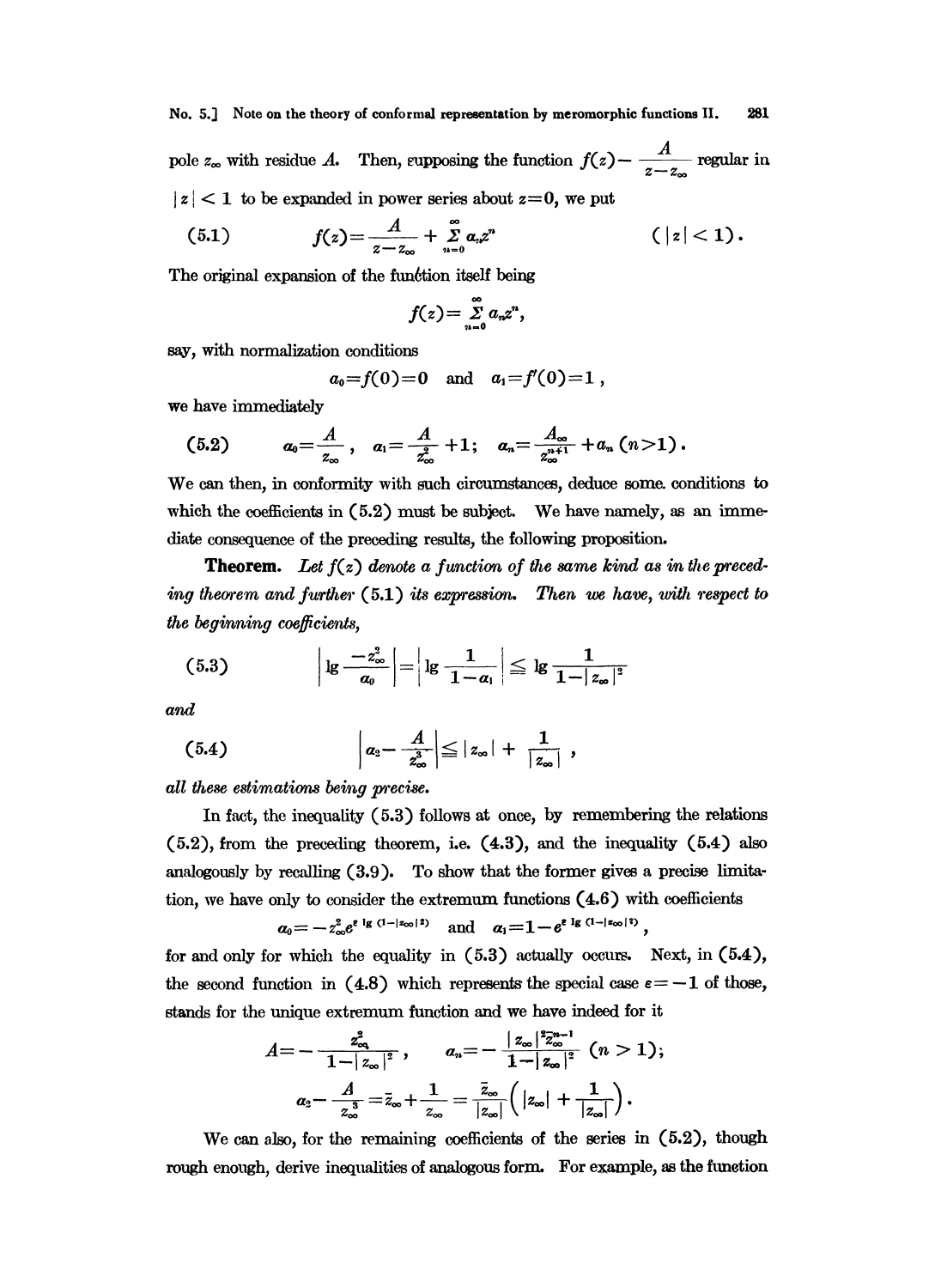282 Y. KOMATU. [Vol. 21,

$$
\frac{f(z_{\infty}z)}{z_{\infty}}=z+\sum_{n=2}^{\infty}z_{\infty}^{n-1}a_{n}z^{n}
$$

is at any rate regular and schlicht in  $|z| < 1$ , we have generally, by a Littlewood's coefficient theorem,<sup>21)</sup> for any  $n > 1$ ,

$$
(5.5) \left| a_n - \frac{A}{z_{\infty}^{n+1}} \right| = |a_n| < \left( 1 + \frac{1}{n-1} \right)^{n-1} \frac{n}{|z_{\infty}|^{n-1}} < \frac{en}{|z_{\infty}|^{n-1}}.
$$

Now, we can find, if desired, limitations for  $|a_n|$  depending only on  $|z_\infty|$ . We have, for instance, from  $(5.3)$ ,  $(5.4)$  and  $(5.5)$ , by taking  $(4.4)$  into account, count,

$$
(5.6) \left\{\n\begin{array}{c} |a_0| \leq \frac{|z_{\infty}|}{1-|z_{\infty}|^2}, \quad |a_1| \leq \frac{2-|z_{\infty}|^2}{1-|z_{\infty}|^2}, \quad |a_2| \leq \frac{1}{|z_{\infty}|}\frac{2-|z_{\infty}|^4}{1-|z_{\infty}|^2},\\ |a_n| < \frac{1}{|z_{\infty}|^{n-1}}\left(en+\frac{1}{1-|z_{\infty}|^2}\right) \quad (n > 2)\end{array}\n\right.
$$

respectively. But all the limits in  $(5.5)$  and  $(5.6)$ , save only one for  $a_0$ , not precise at all.

We note on this occasion, by means of  $(4.3)$  and  $(5.3)$ , that the interesting asymgtotic behaviours

(5.7) 
$$
A \equiv -z_{\infty}^2 + O(|z_{\infty}|^4)
$$
,  $\alpha_0 \equiv -z_{\infty} + O(|z_{\infty}|^3)$ ,  $\alpha_1 = O(|z_{\infty}|^2)$  hold always uniformly provided that the pole  $z_{\infty}$  lies near the zero point 0 of the function.

We consider next, in place of (5.1), the Laurent expansion of the function itself about its pole  $z_{\infty}$ ,

$$
(5.8) \t f(z) \equiv \frac{A}{z-z_{\infty}} + \sum_{n=0}^{\infty} \beta_n (z-z_{\infty})^n
$$

say, which is certainly valid e.g. in the annular domain  $0 < |z-z_{\infty}| < 1-|z_{\infty}|$ . In this case we are also able to deduce the precise limits concerning the beginning coefficients  $\beta_0$  and  $\beta_1$ .

**Theorem.** We have always, and precisely, the necessary conditions

$$
(5.9) \qquad \qquad \left|\frac{1-|z_{\infty}|^2}{A}\beta_0+\bar{z}_{\infty}\right|\leq \frac{1}{|z_{\infty}|}+|z_{\infty}|
$$

and

$$
(5.10) \qquad \qquad \left|\frac{\beta_1}{A}\right| \leq \frac{1}{\left(1-|z_{\infty}|^2\right)^2} \, .
$$

To prove the proposition, we introduce here an intermediate variable  $\zeta$  by means of the linear transformation

$$
\zeta = \frac{1 - \bar{z}_{\infty}z}{z_{\infty} - z} \quad \text{or} \quad z = \frac{z_{\infty}\zeta - 1}{\zeta - \bar{z}_{\infty}} \ ,
$$

<sup>21)</sup> J. E. Littlewood, On inequalities in the theory of functions. Proc. London Math. Soe. 23 (1925), 481-519.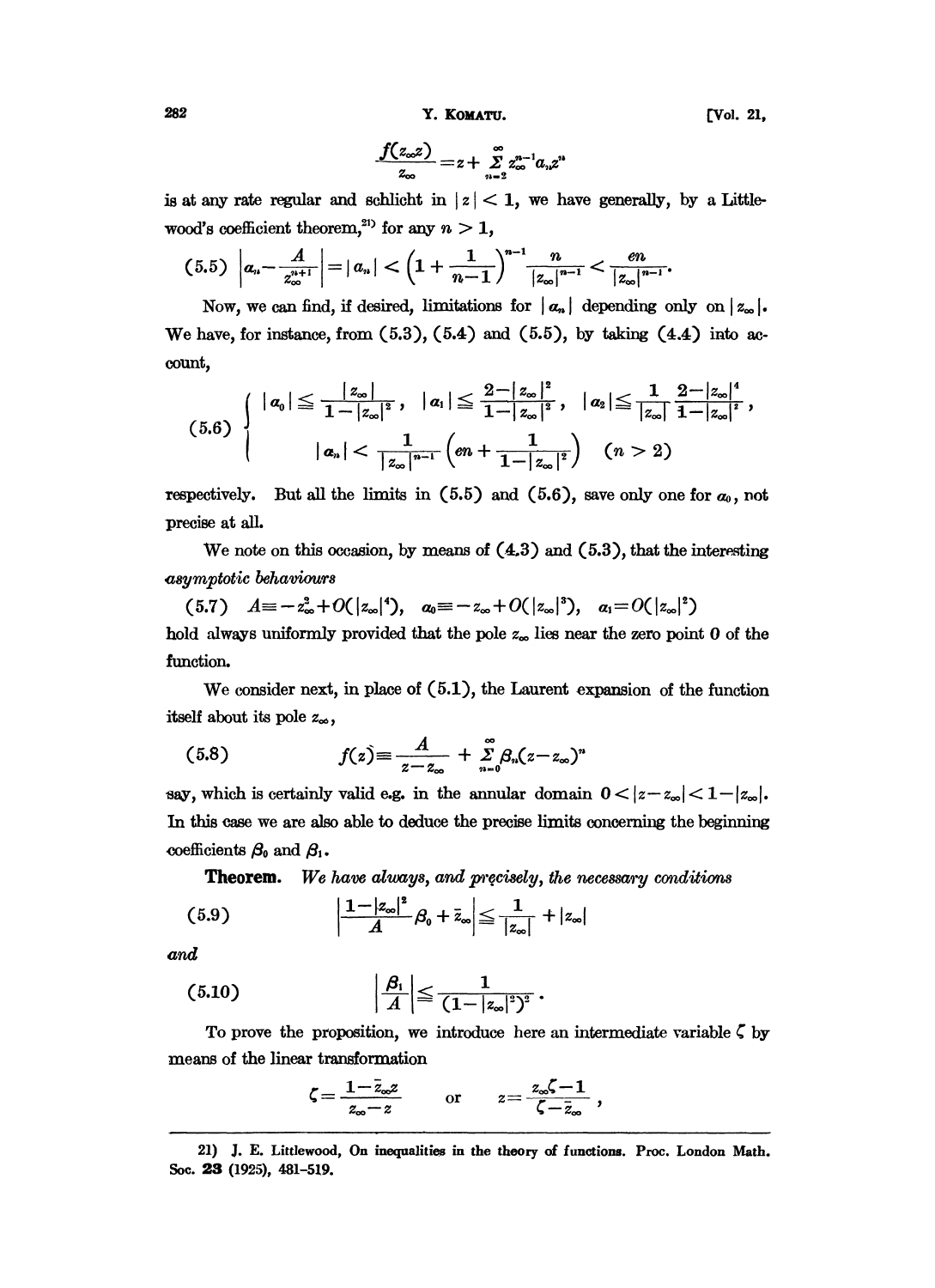No. 5.] Not on the theory of conformal representation by meromorphic functions II. 283 which transforms  $|z| < 1$  onto  $|\zeta| > 1$  in such a way that the two pointe  $z=z_{\infty}$ and  $z=0$  correspond to  $\zeta = \infty$  and  $\zeta = \frac{1}{z_{\infty}}$  respectively, and then define a new<br>function  $H(\zeta)$  by the expression

(5.11) 
$$
H(\zeta) = -\frac{1-|z_{\infty}|^2}{A} f\left(\frac{z_{\infty}\zeta-1}{\zeta-\overline{z}_{\infty}}\right).
$$

This function is certainly schlicht on  $|\zeta| > 1$  and normalized at  $\zeta = \infty$ , i.e. of the same form, in a neighbourhood of  $\zeta = \infty$ , as the function  $g(\zeta)$  given in (3.1) and, moreover, its Laurent expansion about this point begins with

$$
(5.12) \tH(\zeta) = \zeta - \left(\frac{1-|z_{\infty}|^2}{A}B_0 + z_{\infty}\right) + \frac{(1-|z_{\infty}|^2)^2}{A} \frac{\beta_1}{\zeta} + \dots
$$

Hence, the Löwner's distortion formula (3.3), applied to the function  $H(\zeta)$ with respect to the point  $\zeta = \frac{1}{1 - \zeta}$ tion formula (3.3), applied to the function  $H(\zeta)$ <br> $\frac{1}{z_{\infty}}$ , leads us, since  $H(\frac{1}{z_{\infty}})=0$ , immediately to (5.9), while the area theorem (3.10) implies particularly (5.10). The second function in  $(4.8)$  stands evidently again for the unique extremum function in both inequalities (5.9) and (5.10), and possesses actually the attributes

$$
A = -\frac{z_{\infty}^{3}}{1-|z_{\infty}|^{2}}, \qquad \beta_{n} = -\frac{|z_{\infty}|^{2} \bar{z}_{\infty}^{n-1}}{(1-|z_{\infty}|^{2})^{n+2}} \quad (n \ge 0),
$$
  

$$
H(\zeta) = \zeta - \left(\bar{z}_{\infty} + \frac{1}{z_{\infty}}\right) + \frac{\bar{z}_{\infty}}{z_{\infty}} \frac{1}{\zeta} ;
$$

completes the proof.

If we require again some estimations, with bounds depending only upon the quantity  $|z_{\infty}|$ , for the coefficients themselves in question, we may take, for instance, the right inequality in  $(4.4)$  into account; namely, it follows then, by combining it with  $(5.9)$  and  $(5.10)$ , that

$$
(5.12) \t\t |\beta_0| \leqq \frac{|z_{\infty}| (1+2 |z_{\infty}|^2)}{(1-|z_{\infty}|^2)^3}
$$

and

(5.13) 
$$
|\beta_{1}| \leq \frac{|z_{\infty}|^{2}}{(1-|z_{\infty}|^{2})^{3}}
$$

respectively. Though the equality is never realized in (5.12), the limit in (5.13) is surely attained again by the just mentioned extremum function.

 $§ 6,$  Further discussions on limitations concerning pole.

In conclusion, we now notice, in order to fulfil the promise stated at the footnote<sup>13</sup> of  $\S 3$ , that various inequalities obtained in the last paragraph are of the form analogous to  $(3.9)$  from which the result  $(3.8)$  has followed. Similarly, we can hence regard these inequalities as those which give conversely the limitations concerning the position of the pole  $z_{\infty}$  or its residue A, provided that the respective coefficients are preassigned. We illustrate these circumstances by the